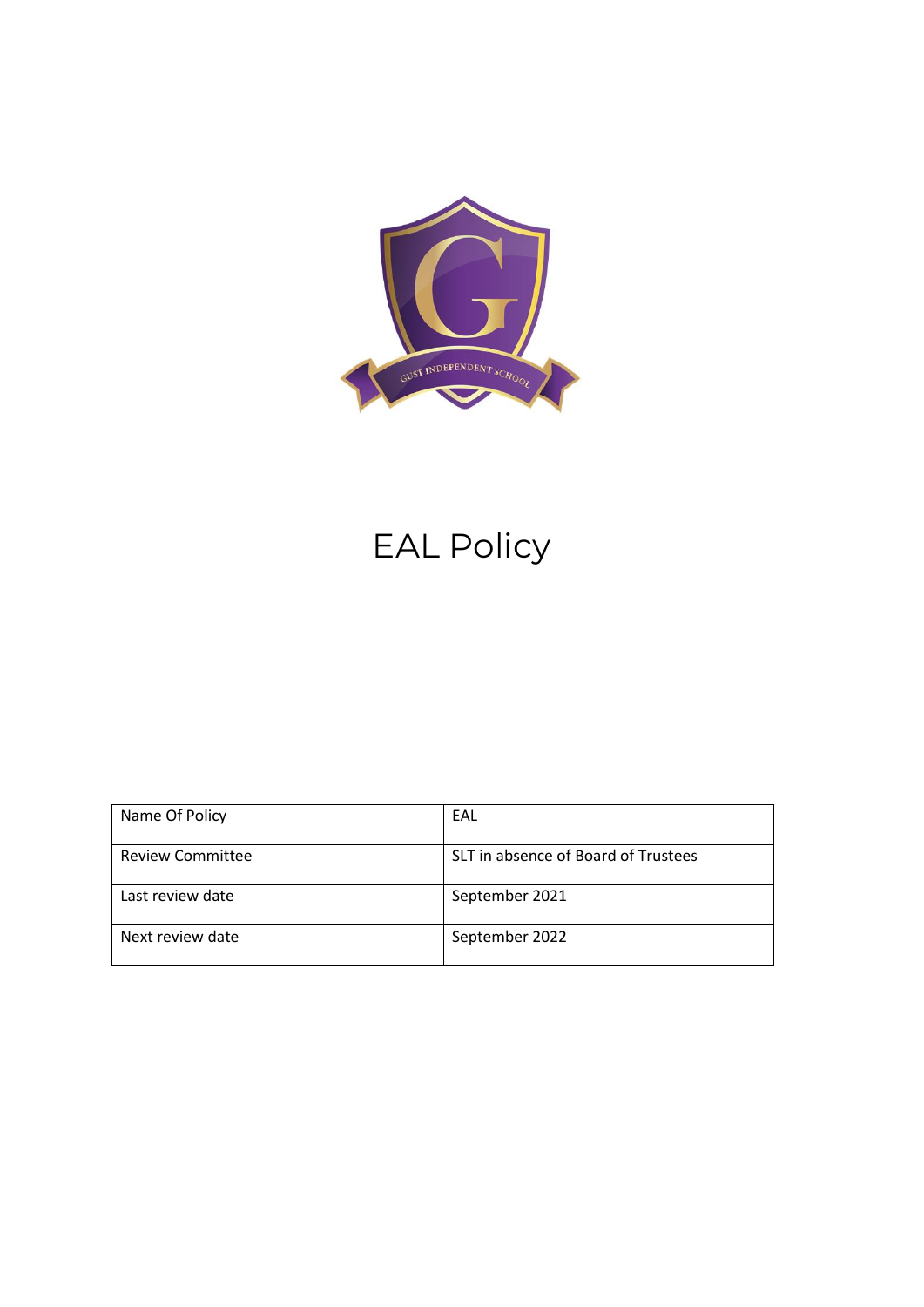# **GUST EAL Policy**

GUST is committed to valuing diversity and to equality of opportunity. We aim to create and promote an environment in which pupils, parents and staff are treated fairly and with respect, and feel able to contribute to the best of their abilities.

# **Purposes**

- To promote equality of opportunity for all learners for whom English is an additional language.
- To deliver a broad, balanced curriculum which reflects the needs of children for whom English is an additional language.
- To ensure EAL pupils reach their full potential.

# **Guidelines**

- 1. To promote academic achievement by grouping EAL pupils according to cognitive level rather than English language level.
- 2. To identify language outcomes for all curriculum areas and include in medium-term and weekly planning.
- 3. To promote and encourage the development of the children's first languages in order to facilitate concept development in tandem with their acquisition of English.
- 4. To provide pupils with access to resources which are age appropriate, at an appropriate language level, and are linguistically and culturally appropriate.
- 5. To use key visuals and other strategies to support children's access to the curriculum.
- 6. To ensure that language and literacy are taught within the context of all subjects.
- 7. To ensure that learners not yet fluent in spoken English or the language of the curriculum are entitled to receive planned support for their oracy and literacy skills.
- 8. To actively liaise with parents to help them to support their children's learning.
- 9. To facilitate parents' access to school life by providing dual language information and bilingual support especially for parents' evenings, school events and workshops, and to monitor parental involvement.
- 10. To ensure that EAL pupils are assessed in their first language where possible and where appropriate.
- 11. To seek first language assessment to ensure the accurate identification of SEN.
- 12. To monitor the results of statutory tests by language and ethnic group and set targets to address any underachievement identified.
- 13. To provide all staff with high-quality professional development to develop their knowledge of EAL pedagogy and their skills for teaching EAL learners.
- 14. To celebrate multilingual skills and promote linguistic diversity with all pupils.

# **Supporting the EAL Policy**

# **Whole school language development**

All teachers will need to consider the language demands as well as the content of the curriculum and plan how they can support pupils to develop oracy and literacy across the curriculum.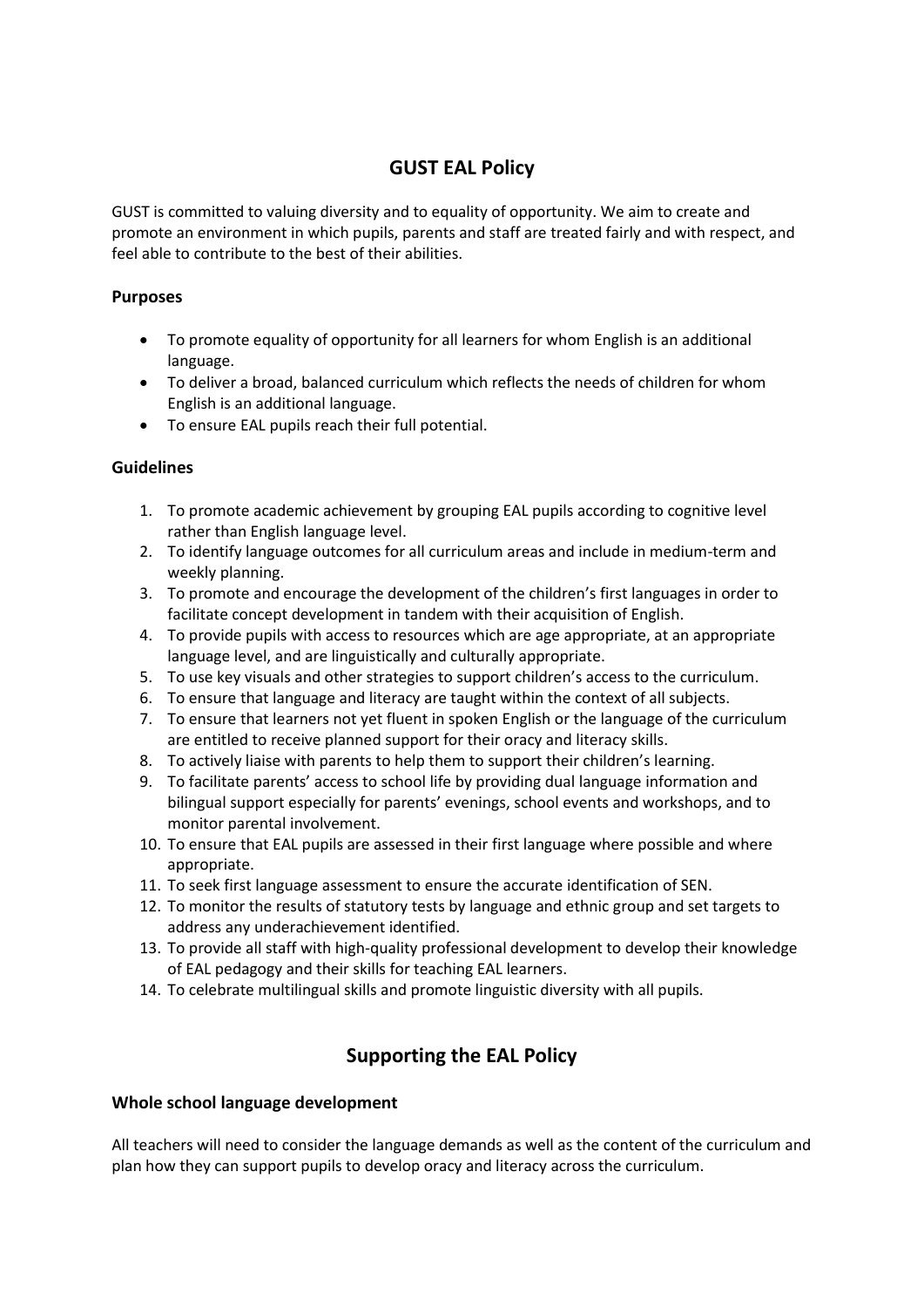In writing schemes of work and medium term plans, teachers should consider the following questions:

- 1. What opportunities are there to explore ideas orally and collaboratively?
- 2. How can teachers (or additional adults or other children) model the key subject language needed?
- 3. What specialist vocabulary do pupils need in order to understand new concepts and how can this be presented to them in an accessible way?
- 4. What range of texts do pupils need to read and how can their reading be scaffolded to support learners with diverse needs?
- 5. What types of written tasks do pupils need to carry out and how can these be framed to support pupils at different levels?
- 6. Are lessons planned to ensure that any additional adult has a clear role in developing literacy?

## **The role of class teachers is to:**

- Develop consistent approaches to teaching and learning in literacy and to build increased awareness of the existing language knowledge and understanding that pupils bring to lessons;
- Use speaking and listening strategies to develop subject learning;
- Plan for teaching and learning of subject-specific vocabulary;
- Develop active reading strategies to increase pupils' ability to read for a purpose and engage with a variety of texts;
- Model writing for key text types within their subject.

#### **Language and literacy experiences of EAL learners**

- Some pupils already have good language and literacy skills in two or more languages
- Some pupils are beginner EAL learners have never learnt to read or write in any language.
- Some pupils have missed some or all of their education and have not fully developed the language and literacy skills needed for primary school
- Some pupils have SEN with language or literacy needs

**All** these diverse groups benefit from teaching that develops their language and literacy so they become fluent in the academic language of the primary curriculum which is the key to academic success.

As pupils progress through school, the language and literacy demands of the curriculum **increase** and pupils need to develop a wider range of language skills, in particular making the transition from spoken to written forms. They also need to be able to adopt different styles (genres) to meet different purposes and audiences which need to be explicitly taught.

#### **Beginner EAL learners**

It takes 1-2 years to become fluent in everyday spoken English, but 5-7 years to develop proficiency in formal, written English. Pupils who are new to English will benefit from being integrated into mainstream teaching and learning experiences most of the time.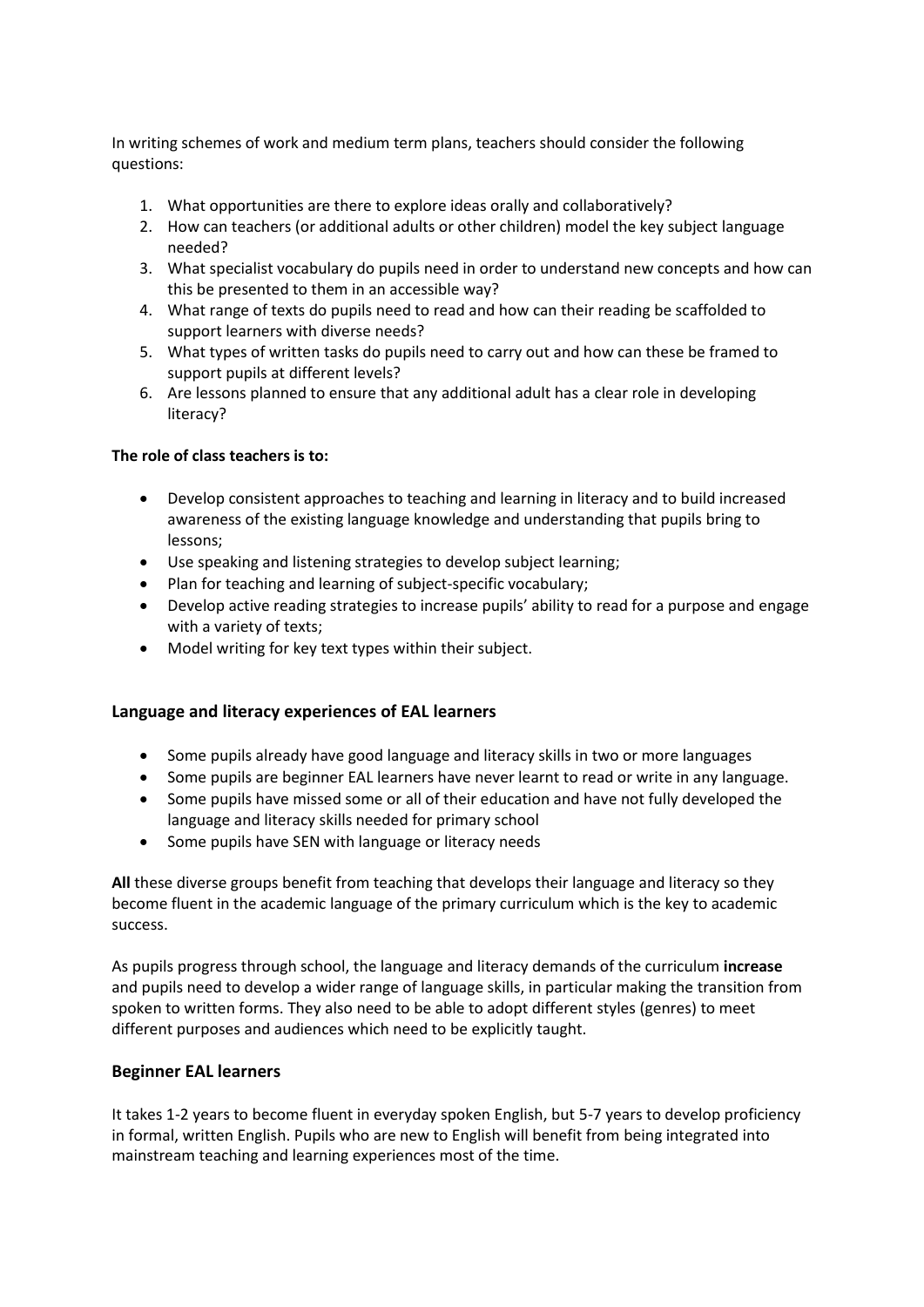This enables them to:

- Develop oral fluency quickly
- Immediately feel part of the school
- Develop language in context
- Experience their full curriculum entitlement

Additional support in class and some small group literacy teaching will be beneficial in the early stages, although pupils should not necessarily be withdrawn from maths, modern languages or practical subjects where they can usually make good progress whatever their language level in English.

# **Teaching strategies to support EAL beginners**

- Provide a classroom rich in oral experiences
- Enable pupils to draw on their existing knowledge of other language/s
- Encourage and use bilingual support from other students and staff
- Use translated materials and bilingual dictionaries
- Allow students time to practice new language
- Use visual support of all kinds (diagrams, maps, charts, pictures, media)
- Develop card sorting, sequencing and matching activities

## **Developing language and literacy skills**

In order to be fully literate, pupils need to be able to understand how we adapt our everyday speech into formal, written texts.

#### **Learning through talk**

- 1. Using speaking to clarify and present ideas
- 2. Using active listening to understand a topic
- 3. Hypothesising, evaluating and problem solving through discussion

# **Teaching strategies**

- Provide pre and post listening activities such as listening frames
- Use information gap and other collaborative activities
- Allow students to do some assessment orally
- Ask students to rehearse answer with partner before answering
- Use additional adults to support discussion groups

#### **Learning from text**

- 1. Reading for meaning inference and deduction
- 2. Understanding how subject specific texts are organised
- 3. Developing research and study skills

# **Teaching strategies**

• Make the purpose of reading explicit